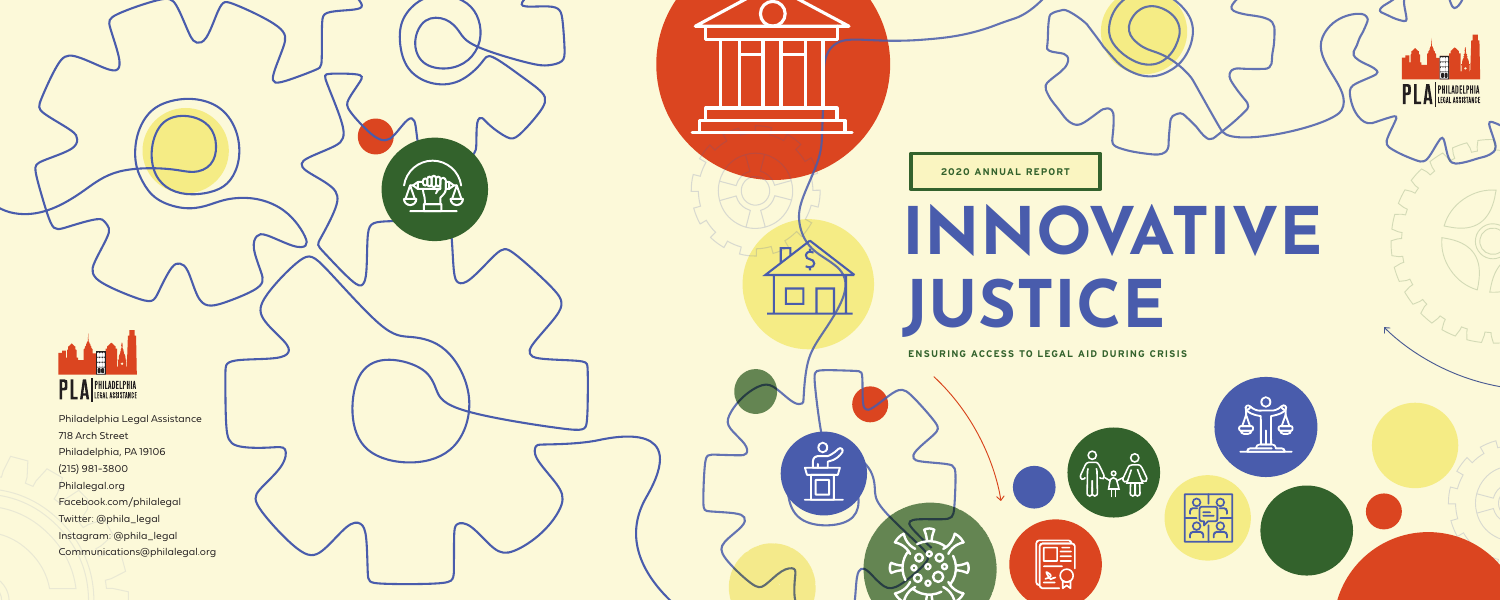Enforcing and protecting the rights of individuals and families by providing accessible, creative and high quality legal assistance and working collaboratively for systemic change.

**MISSION**



## Message from the Executive Director

**ANITA SANTOS-SINGH** Executive Director

This past year has shone a spotlight on what we have known to be true since our inception in 1996: that civil legal aid is a life-sustaining resource to low-income communities in Philadelphia. Unanticipated challenges interrupted all of our lives when we closed our office on March 17, 2020 as a result of the COVID-19 pandemic, and our dedicated staff worked tirelessly to transition to remote work and make sure that our clients continued receiving the timely, high-quality support they needed. While our office doors may have closed, our work never ceased.

While communities faced loss of income, barriers to information, and threats to their safety, PLA stepped up to ensure that low-income Philadelphians continued to have access to critical legal aid during crisis. We were able to do this thanks to community. Thanks to adaptability. Thanks to perseverance. And thanks to collaboration.

PLA ramped up our outreach efforts, collaborating with legislators, community organizations, and The School District of Philadelphia to make sure people knew their rights and understood how they could get

legal and financial support. We started an unemployment compensation hotline to assist the thousands of individuals who now found themselves, many for the first time, navigating the complex unemployment system to receive benefits. We continued to advocate for the thousands of domestic violence survivors that found themselves unable to leave their abusers during lockdown. And we have been an integral partner in Philadelphia's Eviction Diversion Program, ensuring that no one lost their home during a global pandemic.

This annual report reflects on 2020 by sharing how PLA worked tirelessly to create innovative solutions to overcome the challenges brought on by the global pandemic. And while many things changed last year, one thing has not: your support. We could not have continued to ensure access to legal aid during this crisis without you. Thank you to all of our funders, donors, staff, volunteers, and community partners for supporting our critical efforts to enforce and protect the rights of Philadelphia's low-income population. We look forward to continuing this work with you as we transition into the new year with more resilience, empathy, and determination than ever.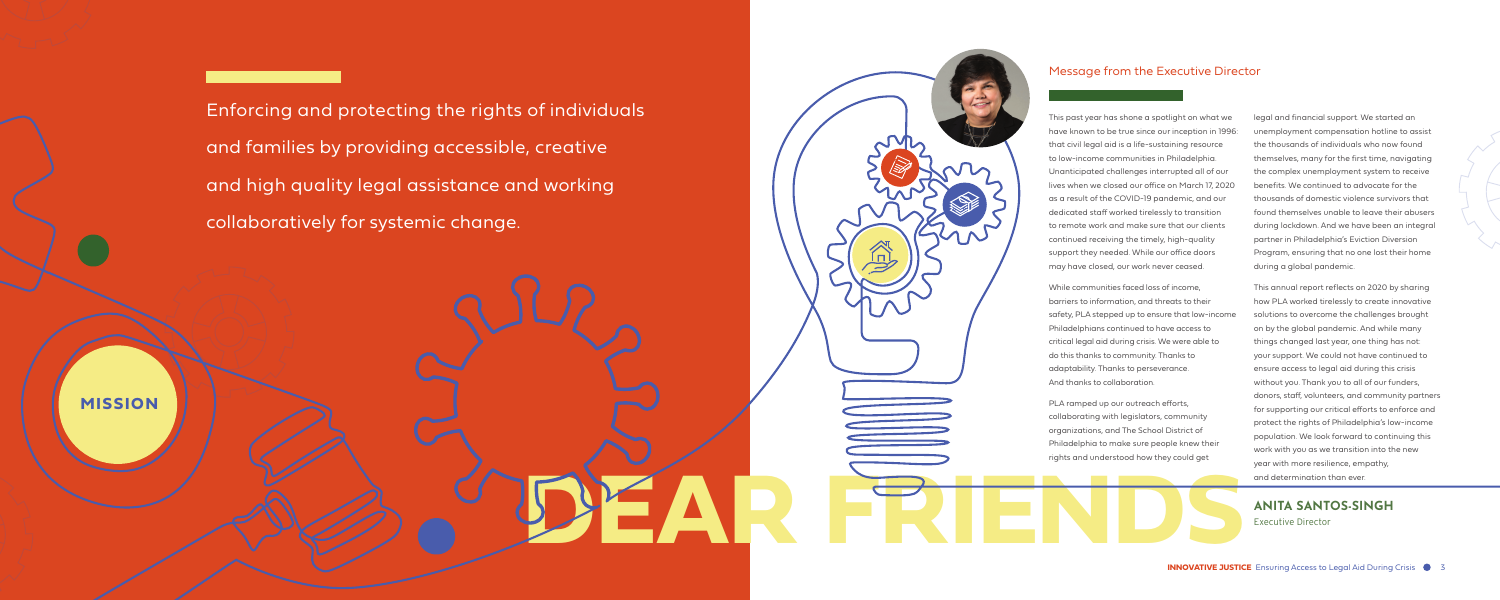# **PROGRAM**

## **GENERAL INTAKE UNIT**

The General Intake Unit supports people who face legal issues outside of our established priority areas. The General Intake Unit addresses a wide variety of life issues by coming up with creative legal solutions, whether the call is about bankruptcy, debt collection, securing a birth certificate, changing one's name, or raising an estate.

## **FAMILY LAW UNIT**

The Family Law Unit supports survivors of sexual assault and domestic violence in securing protection from abuse orders and providing service in child custody, child support, and divorce. Legal support is critical for survivors seeking independence and freedom from abuse, and helps ensure that survivors can receive the support and trauma-informed care they need to build healthy, happy, and independent lives.



**TAXPAYER SUPPORT CLINIC**<br>The Taxopayer Support Claim computer and contisting federal<br>income tox cholenges, from IRS ordits to identify the mission of the divisor supports, worker<br>missions discussification, and struggles w The Pennsylvania Farmworker Project worked to continue protecting the rights of agricultural workers across the state throughout the pandemic, despite an end to in-person outreach. Through increased virtual outreach and collaboration with community partners, PFP worked tirelessly this past year to ensure that struggling farmworkers knew their rights and could access legal support to fight against wage theft, unsafe working conditions, substandard housing, and workplace discrimination and harassment.

The Taxpayer Support Clinic supports individuals navigating complex and confusing federal income tax challenges, from IRS audits to identity theft, delayed stimulus payments, worker misclassification, and struggles with debt. This past year, the Taxpayer Support Clinic helped many individuals who hadn't previously interacted with the IRS receive the stimulus payments they were owed.

## **PENNSYLVANIA FARMWORKER PROJECT**

## **CONSUMER HOUSING UNIT**

The Consumer Housing Unit strives to prevent foreclosures for low-income homeowners, fight against predatory lending, and assist families in preserving the integrity of their homes. This year, we expanded our existing role as operators of Philadelphia's Save Your Home Philly Hotline, which has helped Philadelphians avoid mortgage foreclosure since 2008. In addition to its existing mortgage and tax foreclosure work, the hotline now plays an integral role in rental assistance programs and the Eviction Diversion Program that has been hailed as a national model.

 $\Box$ 

免

## **MEDICAL-LEGAL COMMUNITY PARTNERSHIP**

The Medical-Legal Community Partnership integrates attorneys directly into community health centers in order to alleviate legal barriers to health for patients who otherwise would not have sought out legal aid services. The Medical-Legal Community Partnership, now in eight sites across the city, helps ensure patients' access to medical care, nutritious food, stable housing, and safety at home. Through our partnerships with Medication-Assisted Treatment (MAT) programs, our advocates also have the unique opportunity to act as harm reductionists by addressing previously unmet legal needs for patients suffering from substance use disorder.

## **UNEMPLOYMENT COMPENSATION UNIT**

This past year, the Unemployment Compensation Unit doubled in size to support the millions of workers who found themselves unemployed as a result of the pandemic. The UC Unit helped workers across the state navigate new government programs, launched an application hotline with 100 volunteers to help workers file for unemployment compensation, and advocated for benefits on behalf of over 1,000 workers.

**TAX**  $\Box$ ooU  $\blacksquare$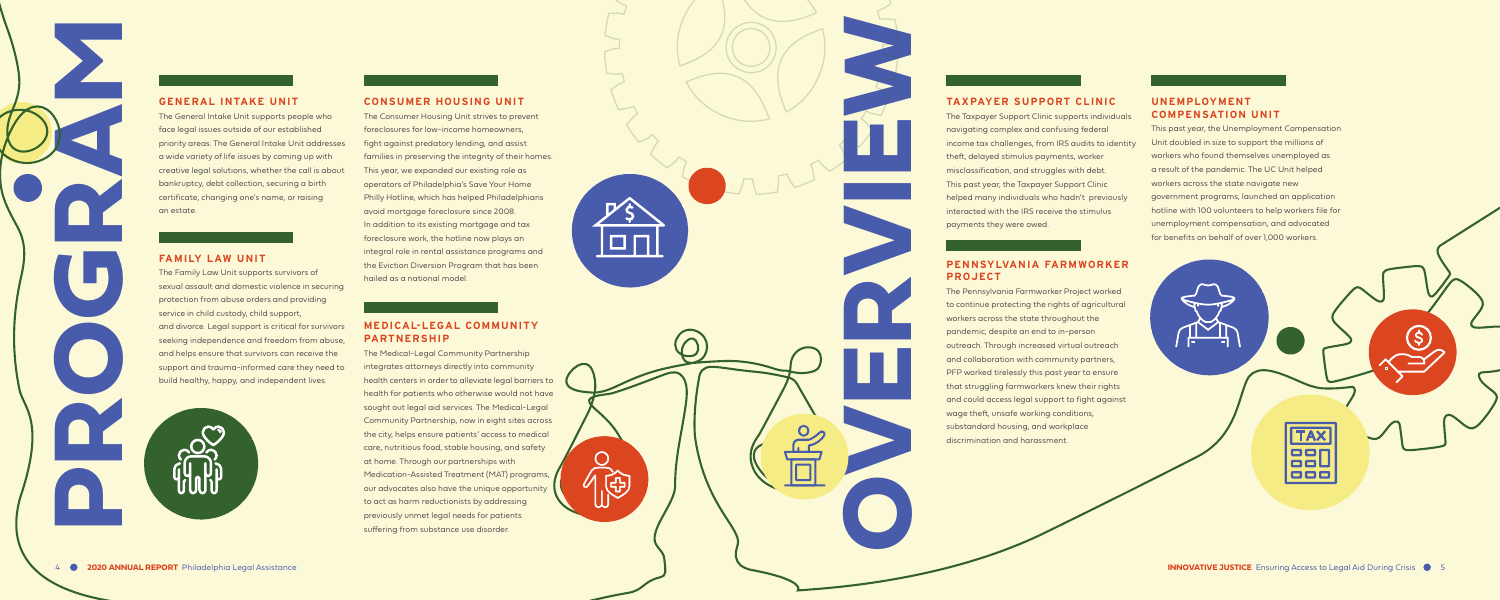From the start of the pandemic-induced financial crisis, calls came flooding into our office every day from community members with similar concerns:

> **I lost my job.**

> > **I haven't gotten my unemployment check yet.**



AND THEN

**I can't pay rent this month.**

**How am I going to pay my mortgage?**



People who had never missed a rent or mortgage payment were suddenly thrust into housing insecurity. People who were already struggling to make ends meet found it even harder to manage household expenses like food

and medical payments.

 $\left[\sum\right]$ 

## **FOUR PLA HOTLINES PROVIDED A LIFELINE**

Without pausing intake or operations, we immediately adapted our service-delivery model to accommodate remote work overnight. This adaptation included expanding all three of our live hotlines and creating a new, emergency line to serve clients four days a week. The advocates staffing our hotlines assisted with legal issues, including unemployment, child custody, protection from abuse, rental and mortgage assistance, and more..

**"The switch from an in-person paralegal-client relationship to one that takes place solely over the phone was never going to be easy, but it was deeply necessary and allowed us to continue to provide important and lifesaving legal assistance to Philadelphians during a time of crisis."** 

- LINA, GENERAL INTAKE PARALEGAL

Our hotline staff also demonstrated agility and responsiveness to emerging needs by supporting several new relief programs designed to expand unemployment compensation or help homeowners and tenants preserve their housing during the pandemic. Our Save Your Home Philly Hotline entered the landlord-tenant space for the first time in PLA's history, and was the only live hotline providing assistance with Philadelphia's rental assistance program. Months later, we adapted again to act as navigators for the Eviction Diversion Program.

GENERAL INTAKE HOTLINE

SAVE YOUR HOME PHILLY HOTLINE



**"I'm very grateful to be on this hotline because we've been able to help so many people. I know that challenges will continue but we have so many people who are ready to face those challenges head on."** 

- MADELINE, SENIOR PARALEGAL FOR THE SAVE YOUR HOME PHILLY HOTLINE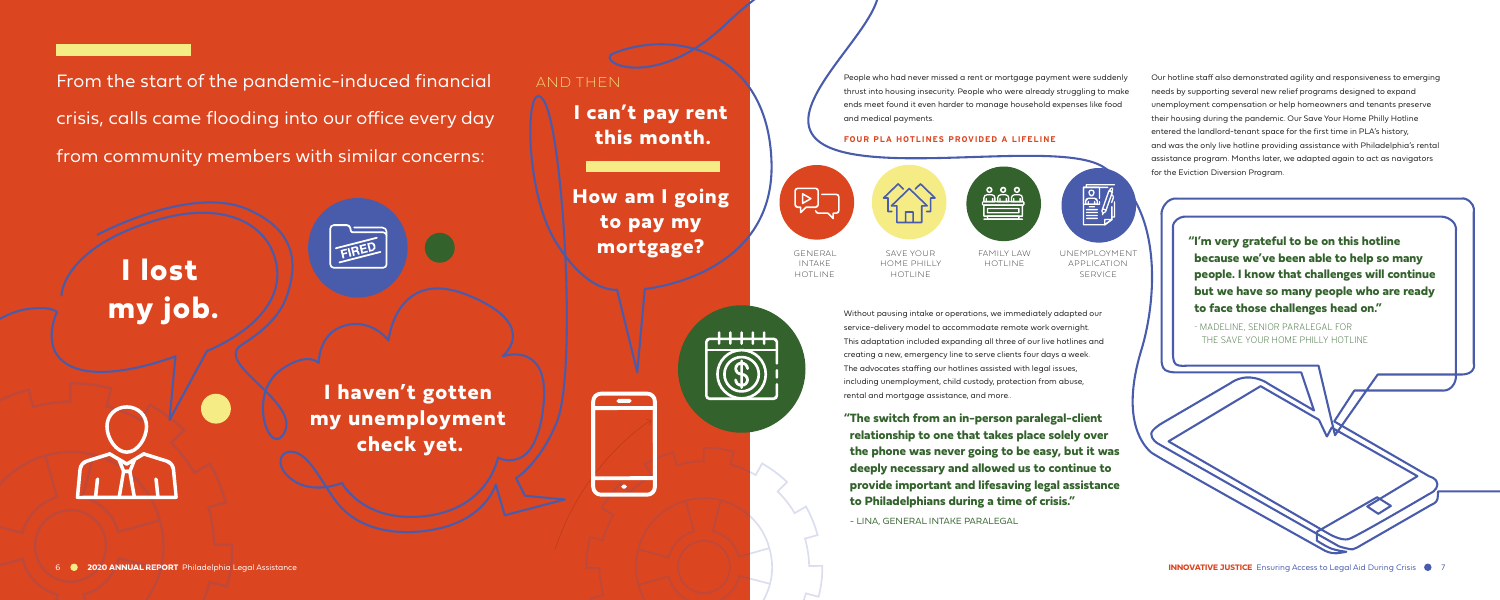**ensuring the community had updates regarding family court. Families were able to access the courts and get the protection and help that they needed by calling the hotline. The hotline acted as a bridge between the family court and Philadelphians during the pandemic."** 

- CAROLINE, PARALEGAL IN THE FAMILY LAW UNIT

## PLA worked on several fronts to maximize access to resources for Philadelphians impacted by the pandemic.

While the pandemic fundamentally changed how the world operated, it did not occur in a vacuum. Clients called our hotlines with legal issues that began before COVID-19 and that had been further exacerbated by the pandemic. While the courts had closed for in-person hearings, the Family Law Unit still had clients with legal needs that warranted immediate attention. Protection from abuse and custody cases involve anxietyinducing legal processes to navigate. To have the financial and social pressures caused by COVID-19 added on to this can make it unbearable. By connecting over the hotline, our staff were able to offer clients a listening ear, a strategy to address their legal needs, and a sense of peace knowing that they were not alone.

**2020 ANNUAL REPORT OF ACCESS TO LEGAL AND ACCESS TO LEGAL AND REPORT OF ALSO AND REPORT OF ALSO AND REPORT OF A CONSUMER HOUSING UNIT:** Loss of income impacted thousands of Philadelphians' ability to pay their rent and mortgage, leading to a looming eviction and foreclosure crisis. By taking a leading role in Philadelphia's Eviction Diversion and Rental Assistance Programs, the Save Your Home Philly Hotline and Consumer Housing Unit (CHU) have helped thousands of Philadelphians avoid eviction. Among Philadelphia homeowners, CHU helped hundreds of clients access mortgage assistance through the Pandemic Mortgage Assistance Program (PMAP), ensuring that their loss of income did not result in the loss of their home.

**UNEMPLOYMENT COMPENSATION UNIT:** In 2020, the unemployment rate reached 14.8%—the highest rate since 1948. The Unemployment Compensation Unit quickly doubled in size to handle the 1,624 cases brought on by pandemic-related layoffs, ensuring that individuals across Philadelphia got, on average, the \$40,000 in benefits that they were eligible for.

**TAXPAYER SUPPORT CLINIC:** The pandemic created major delays in IRS services, leaving many individuals without the economic impact payments and 2019 tax returns they were owed. Our Taxpayer Support Clinic (TSC) helped hundreds of people navigate barriers, such as identity theft, to receive money that was rightfully theirs. When the IRS withheld stimulus payments from our clients, TSC filed a lawsuit against them for misinterpreting the CARES Act. We successfully settled this case, ensuring our clients received the stimulus payments which they initially missed out on and would not otherwise have been able to get.

**CHALLENGE** 

**LOSS OF INCOME**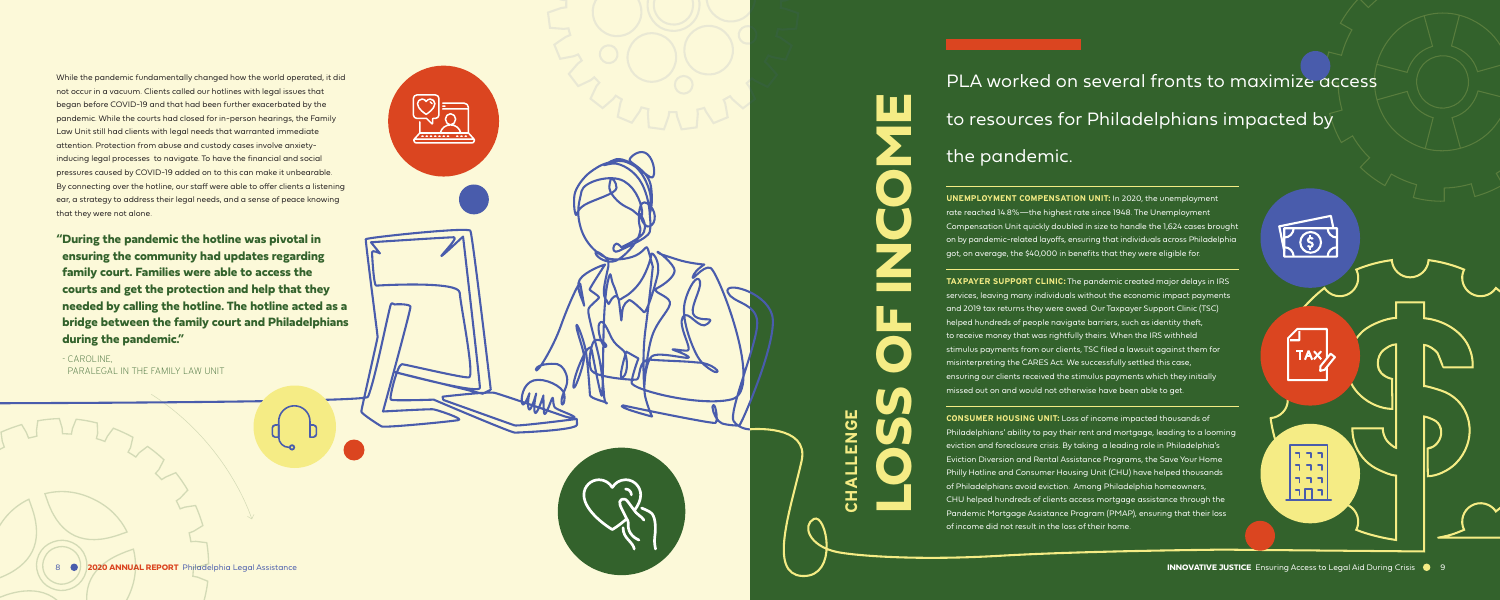**UNEMPLOYMENT COMPENSATION UNIT:** This year's inflated unemployment left the state unemployment website crashing with phone calls unanswered, leaving people feeling helpless and unable to receive their benefits. By setting up the Unemployment Application Service, a live hotline staffed by over one hundred volunteers, PLA worked to ensure that everyone—including non-English speakers, folks with intellectual disabilities, and those without access to internet—could get the assistance they needed. PLA created documents, Facebook lives, and resource pages that allowed individuals, legislators, and other community organizations to stay informed of constantly-changing UC updates.

**CONSUMER HOUSING UNIT:** The Save Your Home Philly Hotline, operated by PLA, was the only line taking live calls from tenants or homeowners at the beginning of the pandemic. Serving as the first point of contact for Philadelphians who needed a sympathetic ear and answers to their questions, CHU advocates stepped up as navigators to help people take advantage of the various iterations of rental assistance programs as they became available. The Hotline helped thousands of tenants access rental assistance payments and avoid the trauma of eviction. PLA also partnered with the Philadelphia Unemployment Project to contact thousands of individuals to ensure that they could access assistance through the Pandemic Mortgage Assistance Program (PMAP), the homeowner assistance program created by the State of Pennsylvania to provide grants to homeowners having difficulty paying their mortgage due to loss of employment related to COVID-19. When clients were denied PMAP funds, PLA advocates marshalled creative arguments on appeal to the agency distributing the funds, successfully obtaining assistance for many clients and setting a precedent for similar programs in the future. Additionally, CHU partnered with 20 community organizations to share information about housing resources during the pandemic, including the School District of Philadelphia, Philabundance, Share Food Program, SEAMAAC, and the National Health Corps. These collaborative efforts included direct mailings to at-risk Philadelphians, neighborhood canvassing, supermarket and emergency food distribution outreach, and virtual programming.



**FAMILY LAW UNIT:** Court delays, inaccessibility, and a lack of information threatened our vulnerable clients, most of whom are survivors of family violence, when Family Court closed in March 2020. From advocating directly with the courts to creating templates for self-represented litigants, FLU implemented creative solutions to ensure that low-income families were able to access justice through the court system. When the Family Court's Help Center closed at the start of the pandemic, FLU worked to fill that gap by engaging Philadelphia VIP, an agency that recruits, trains, and supports volunteer attorneys. With the help of VIP, FLU was able to create a program providing free, 30-minute phone consultations to families who needed help drafting custody pleadings. FLU also collaborated with a coalition of domestic violence organizations in Philadelphia to create a shared resource document to ensure the greatest numbers of survivors

**PENNSYLVANIA FARMWORKER PROJECT:** Before the pandemic hit, PFP regularly visited workers living in close quarters in their employerprovided housing. Because of PFP's location in Philadelphia, a densely populated urban area where the disease was spreading fast, we made the difficult decision to halt these trips. We quickly pivoted to outreach via social media, hosting virtual know-your-rights presentations and connecting with new partners, including service providers in counties that we do not visit often, broadening our outreach to areas of Western Pennsylvania where we hadn't formerly engaged. Still, we knew there were isolated workers on the ground—particularly the older and less tech-savvy individuals— who we might not reach that way. To address this problem, we strengthened our partnerships with rural non-profits and community groups to collaborate on information-sharing and referrals.



**MEDICAL-LEGAL COMMUNITY PARTNERSHIP:** The MLCP aims to promote health equity by finding civil legal solutions to the social, economic, and environmental factors contributing to toxic stress and poor health. When the pandemic forced our staff out of our partner health centers, our advocates adjusted by leaning into telework, including daily patient case review with our health partners. Our staff also increased the frequency of check-ins with existing patients and found creative ways to encourage new patient referrals, like explainer videos and weekly resource guides. These efforts allowed our MLCP to serve as an essential lifeline for patients with unmet legal needs stemming from the social and economic fallout of pandemic, such as accessing social security and unemployment benefits. In the midst of the pandemic, Health Partners Plans, a non-profit health maintenance organization which provides Medicaid, Medicare and Children's Health Insurance Plan (CHIP) to central and southeastern Pennsylvania residents, funded a new MLCP site at Maria de los Santos Health Center making it possible for us to extend access to the Latinx community.

**TAXPAYER SUPPORT CLINIC:** When stimulus payments became available, it was virtually impossible for taxpayers to contact the IRS by phone, leaving taxpayers confused and frustrated. The TSC hosted Facebook lives and shared educational materials to ensure people knew their eligibility. Through intentional outreach to at-risk populations, we made sure that everyone—such as people experiencing homelessness, non-English speakers, and older retired folks—knew how to receive their payments.

VEN<br>VIII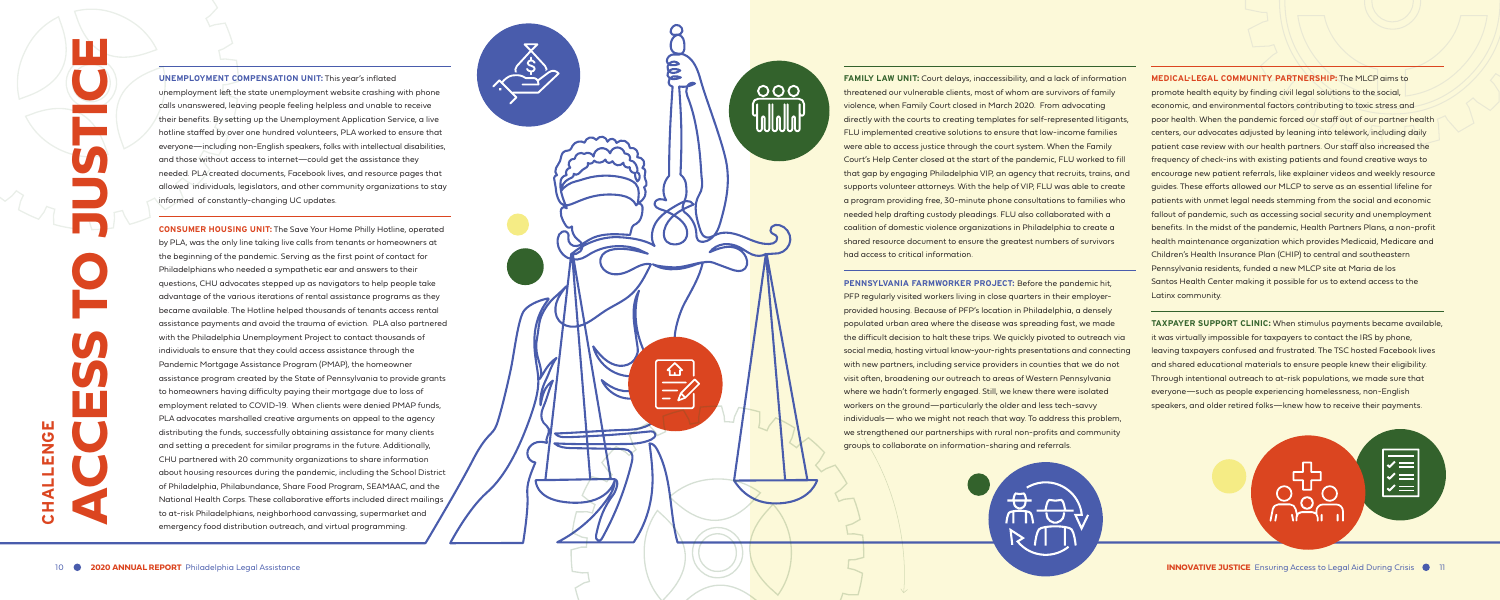**MEDICAL-LEGAL COMMUNITY PARTNERSHIP:** In 2020, 1,214 Philadelphians died from drug overdoses. The pandemic only exacerbated the existing opioid crisis, with fatal overdoses suffered by Black Philadelphians spiking by more than 50%. The MLCP fosters the holistic health of individuals recovering from substance use disorder (SUD) by embedding legal advocates in Medication-Assisted Treatment (MAT) programs to resolve complex issues that lead to or exacerbate opioid use, including income loss, housing instability, and family safety. As Philadelphians faced the social and economic fallout of the pandemic, the MLCP was an essential lifeline for patients in need of legal support.

**FAMILY LAW UNIT:** The pandemic lockdowns made domestic violence situations more frequent, more dangerous, and more difficult for survivors to reach out for help. Survivors were often trapped with their abusers, and existing warrants for arrests of abusers were not being enforced. When children were withheld from parents when lockdown began, PLA was there to ensure that rightful parents regained custody. As survivors navigated an unresponsive court system and increased threats to their and their children's safety, PLA remained a lifeline. PLA set up a referral system with Philadelphia's District Attorney Office of Family Violence to refer victim witnesses directly to PLA for support.

**CONSUMER HOUSING UNIT:** Evictions and foreclosures are always a public health hazard with devastating consequences. During a pandemic, the threat is elevated: people kicked out of their houses can't stay safe or quarantine at home. Our advocates worked tirelessly to ensure that tenants and homeowners were protected, aware of their rights, and able to access available assistance programs. When foreclosures resumed in August 2020, threatening homeowners' safety and security, PLA ensured that as many Philadelphians as possible knew how to take advantage of federal forbearance programs through a number of Zoom sessions and live streams on Facebook, and challenged lenders who did not uphold forbearance agreements. By connecting tenants and landlords with mediators through Philadelphia's Eviction Diversion Program, PLA helped hundreds reach resolutions to avoid eviction and remain safe in their homes.

**PENNSYLVANIA FARMWORKER PROJECT:** As soon as COVID-19 became widespread, farmworkers faced huge risks due to their status as essential workers, crowded living arrangements, and, for temporary H-2A visa workers, the need for international travel. PLA adapted to meet these needs and share information on newly created COVID-19 worker protections and stimulus payments, as well as pre-existing protections, including unemployment benefits and workplace health and safety regulations.

**CHALLENGE** 

**THREAT TO SAFETY**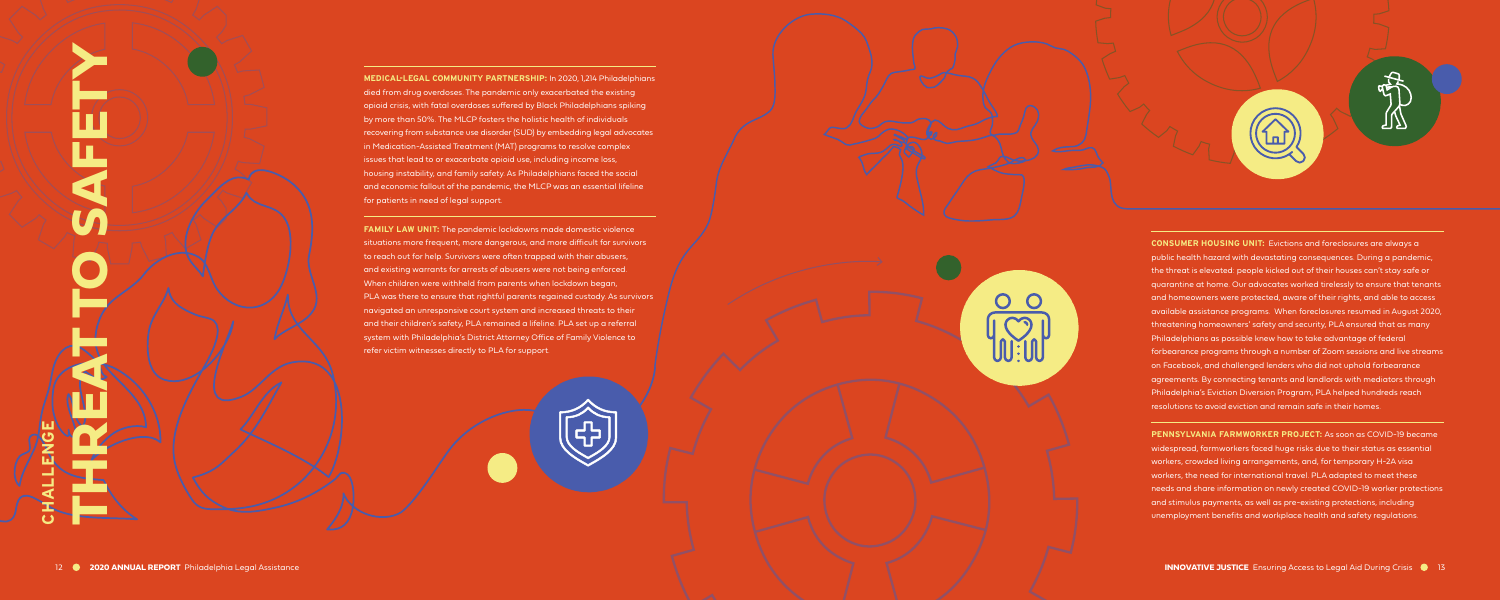## **ALEX'S STORY**

In 2019, Alex's sister unexpectedly passed away. He traveled to Oregon to pay his respects and, upon arriving, learned his sister's two young children (ages 11 and 6) were going to be placed in the foster care system. There were no family members nearby to care for the children.

After consulting with the proper authorities in Oregon and Pennsylvania, Alex brought the children to his home in Philadelphia and became their primary caregiver. However, due to the COVID-related court closures, he could not obtain a proper custody order in Philadelphia.

This roadblock had a major impact on the family: Alex's 11-year-old nephew needed emergency surgery to remove a crayon that had been lodged in the child's ear for several years. However, the surgery could not be performed until Alex was granted legal custody and could give consent for the surgery on his nephew. Luckily, the child was a patient at a Philadelphia Department of Public Health Center and the child's pediatrician recognized the family's need for legal assistance and referred Alex to the Medical-Legal Community Partnership (MLCP) at PLA.

## **Alex soon thereafter met with a staff attorney from the MLCP. After consultation with the medical team and Alex, an emergency custody petition was filed with Family Court.**

Alex was able to quickly obtain a custody order for the two young children and his nephew was able to have the necessary surgery to remove the crayon from his ear. Alex could now legally care for the two young children that had tragically lost their mother.

## **ROBIN'S STORY**

Robin was regular with her mortgage payments until COVID-19. Before the pandemic began, she was a home health aide. Her hours were unpredictable but she was able to average 40 hours a week. She was proud of her ability to always make ends meet for herself and her young children. When the pandemic hit Philadelphia, her hours were reduced by 30% and then to none at all.

Luckily, Robin knew about the SYHP Hotline at PLA. Robin called the hotline and received advice from a trained paralegal about how to put her mortgage into forbearance. They also worked together and applied for funds from the state's PMAP. **By reaching out to the hotline, Robin was able manage her payments and ensure her children get to stay in their** 

 $\overleftrightarrow{\Box\Box}$ 

**childhood home.** 

# **IMPACT**  $\overline{\bigodot^{\vdots}_{\mathbb{C}}}$ 國 **STORIES**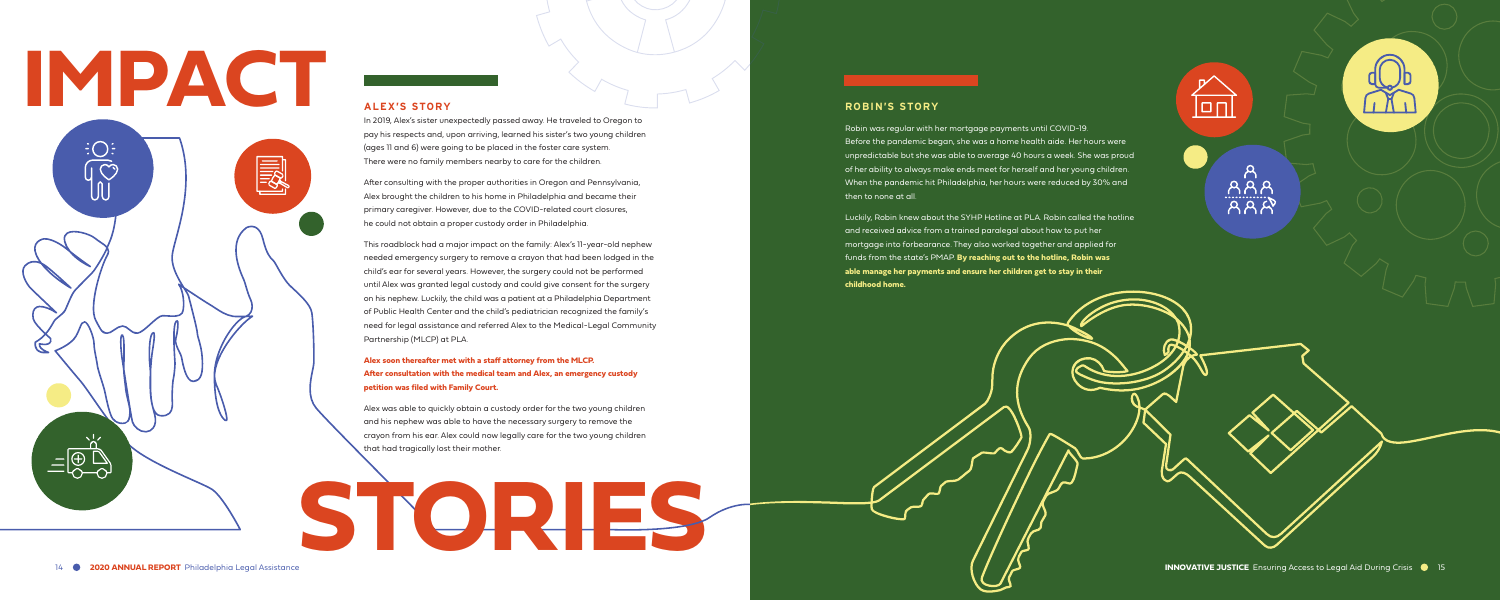



## **UNEMPLOYMENT COMPENSATION WIN FOR GIG WORKERS:**

Donald Lowman, Jr. filed for unemployment compensation on June 14, 2015 after he lost his job in the behavioral health sector. While he was waiting to hear back about his unemployment benefits, he started driving for UberX. When the Department of Labor and Industry finally contacted him in August, they informed him that while he would have been entitled to unemployment benefits from his initial job loss, they were denying him because driving for Uber was considered disqualifying "self-employment."

Donald and his attorney, Julia Simon-Mishel, Supervising Attorney of PLA's Unemployment Compensation Unit, knew from the beginning that this was an important case. They worked together to build a strong record that detailed Donald's relationship with Uber and showed the multiple ways that Uber controlled his work. After five years of litigation, the fight for recognition of Donald's rights as an employee for Uber ended in victory. **In 2020, the Pennsylvania Supreme Court agreed with Simon-Mishel's argument that Donald was not "self-employed" while driving for Uber because he was not engaged in his own business, and Uber controlled and directed his work.** Donald could therefore not be disqualified from unemployment benefits based on his work for Uber. The way that governments classify gig workers is central to whether they are eligible for certain social insurance benefits, such as unemployment compensation.

**After the Supreme Court's decision, Pennsylvania will no longer be able to disqualify Uber drivers from unemployment benefits; instead, the state will factor in Uber earnings when determining the amount of unemployment benefits an applicant should receive.** In fact, because of the Supreme Court's decision, many drivers have now qualified for Pennsylvania unemployment compensation benefits during the pandemic based solely on their work for Uber.

**CHAIRPERSON** Jason Leckerman, Esq.

**VICE-CHAIRPERSON** John P. Lavelle, Jr., Esq.

**SECRETARY** Marisa J. Tilghman, Esq., CPA

**TREASURER** Sara B. Richman, Esq







Irv Ackelsberg, Esq.

Larry Bendesky, Esq.

Nadeem Bezar, Esq.

Dorothy Boykin Vessels

Valentine Brown, Esq.

State Representative Donna Bullock

William Cobb

Patrick Devine, Esq.

Tom Duffy, Esq.

Adrianne Gunter

Aquisha Harris

Bridget J. Henry

Marjorie Jackson Crowder

Shubha Jaganath

Carlton Johnson, Esq.

Janice Lee

Steven Lee, Esq.

Judy Leone, Esq.

Brittney Lewis

Lauren P. McKenna, Esq.

Jacquelyn Moncrief

Hon. Annette Rizzo

Dina Schlossberg, Esq.

Stacey Sigler

Shelly Solomon, Esq.

Kimberly Takacs, Esq.

Tiffany Watkins

Alix Mariko Webb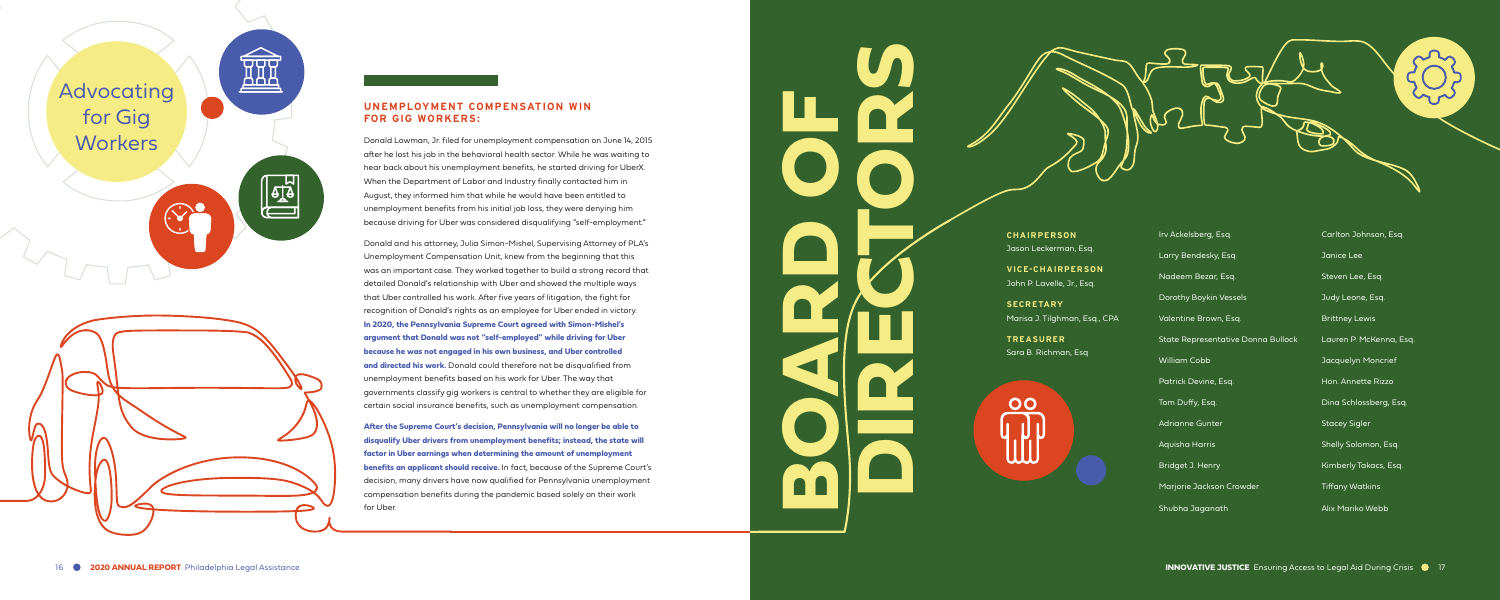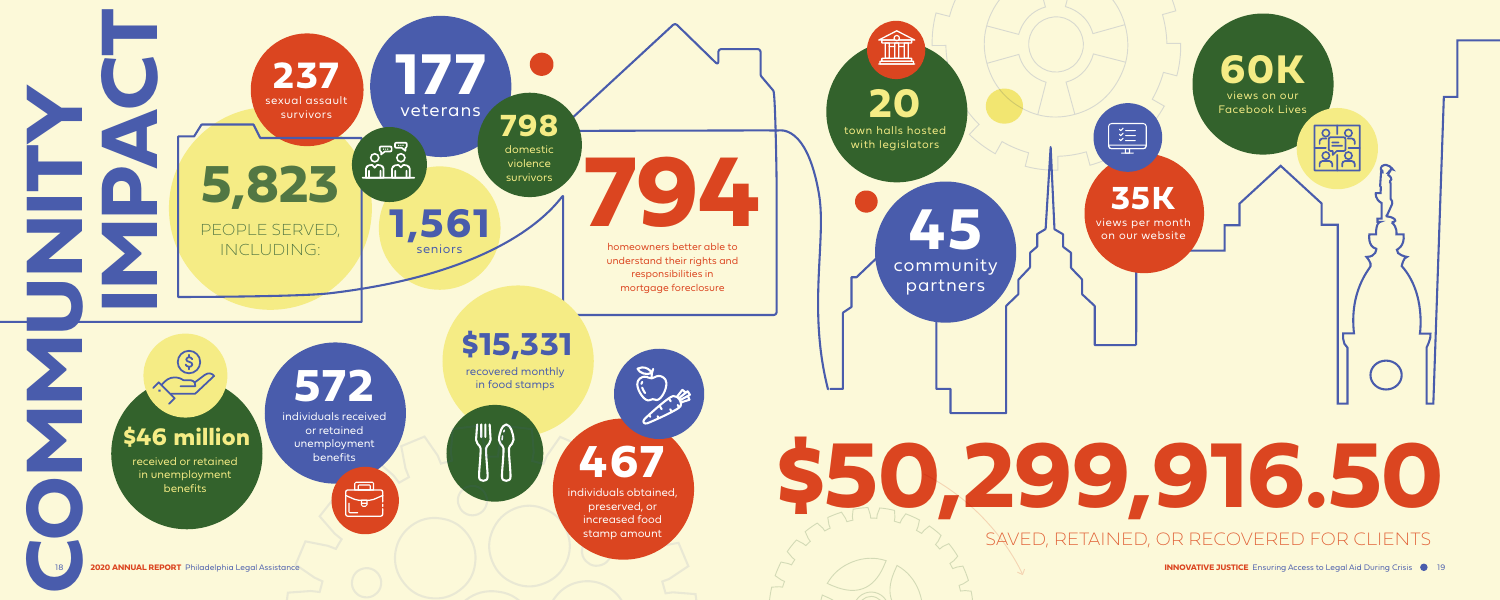# **DONORS**



Jason Leckerman Judith Harris Gayathri Vijayagopalan Masoud Firouzi Susan Rodriguez David Rovno Sonia Stamm Charlie Thaxton Michael D. LiPuma Henry and Ellen Mishel Louis Rulli Alix Mariko Webb Sara B. Richman State Representative Donna Bullock Joseph A. Tate, Esq. Catherine & Neil O'Donnell Sarah Kloss and Hari Palaiyanur Michael Triebwasser Benjamin Swartz

## Barbara Sicalides

Michael Bomstein and Margaret DeMartiliere

Andrew Napier



Derek Halden

Norman Weinstein

Henry and Beth Sommer

Paul Uyehara

Julia DeJoseph

Hon. Annette Rizzo

Kathi Westcott

Lauren P. McKenna

Jessica Frey

Kimberly Tynan

Madeline Pieretti

Constance Pearlstein

Douglas E. Simon

Judy Leone

Irv Ackelsberg

Dina Schlossberg